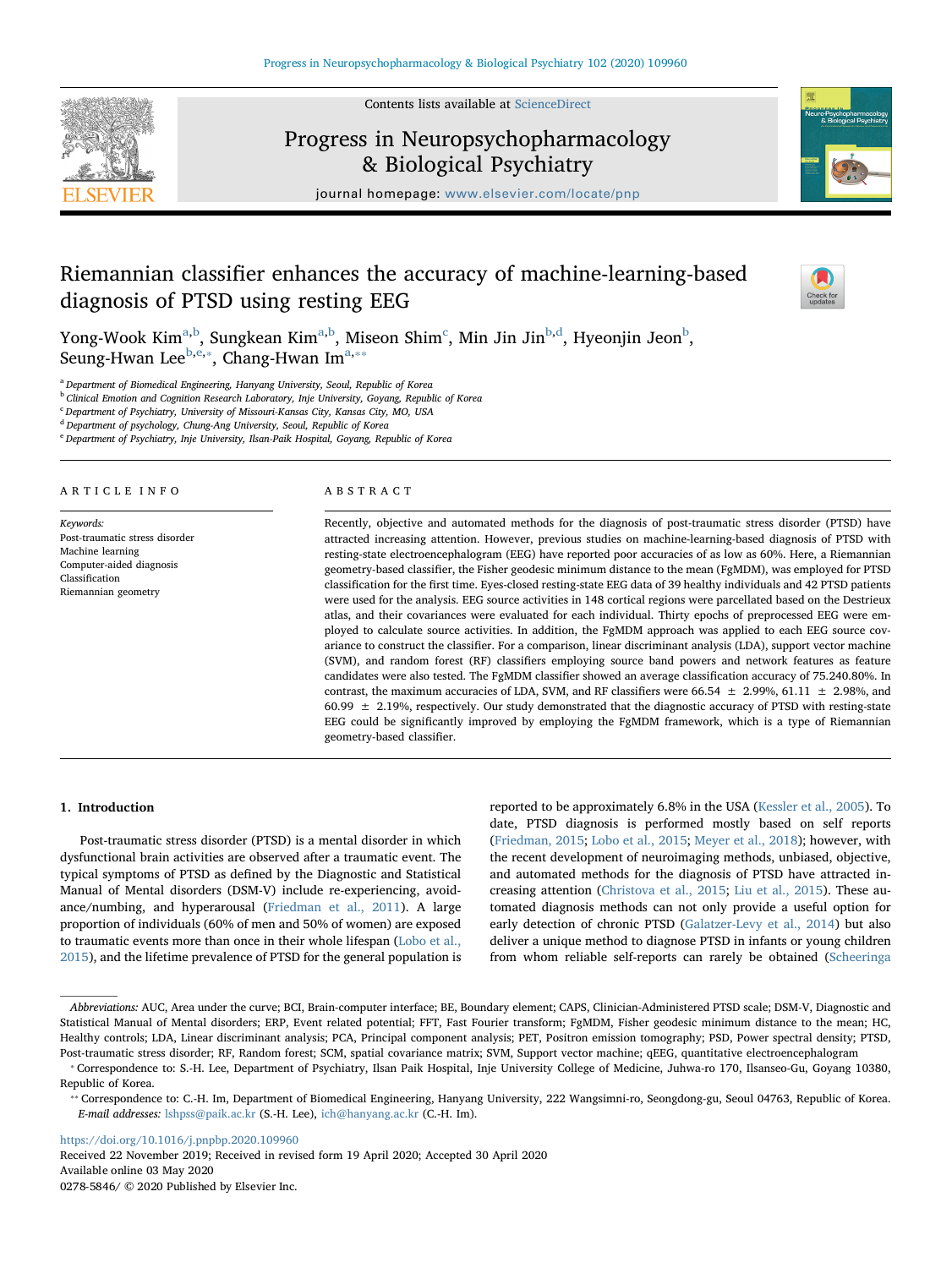## [et al., 1995](#page-6-7)).

Electroencephalogram (EEG) is one of the most viable options to implement the computer-aided diagnosis of PTSD because EEG has proven to provide reliable biomarkers of brain dysfunction [\(Fingelkurts](#page-6-8) [and Fingelkurts, 2015\)](#page-6-8). EEG also has several advantages over other neuroimaging modalities such as functional magnetic resonance imaging (fMRI) and positron emission tomography (PET) in that it exhibits a high temporal resolution, is economical, and can be made portable ([Coburn et al., 2006;](#page-5-1) [Lobo et al., 2015\)](#page-6-1). Some previous studies have reported close relationships between the features of EEG and PTSD. The relationships were observed in event related potentials (ERPs) ([Covey](#page-6-9) [et al., 2013](#page-6-9); [Karl et al., 2006](#page-6-10); [Lobo et al., 2014;](#page-6-11) [Metzger et al., 2008](#page-6-12)), quantitative EEG (qEEG) band powers especially in alpha [\(Imperatori](#page-6-13) [et al., 2014](#page-6-13); [Sheerin et al., 2018;](#page-6-14) [Wahbeh and Oken, 2013\)](#page-6-15), and alpha asymmetry [\(Kemp et al., 2010;](#page-6-16) [Rabe et al., 2006\)](#page-6-17).

Although several potential EEG biomarker candidates for PTSD diagnosis have been reported, only one study succeeded in classifying PTSD patients and healthy controls (HCs) with an accuracy over 70%. [Attias et al. \(1996\)](#page-5-2) argued that PTSD patients and HCs could be classified with fairly high accuracies of 95% and 85%, respectively, by employing P3 peak amplitudes and P3 latencies as features for Fisher's linear discriminant analysis (LDA). However, this result is very controversial because data of only four representative subjects out of 20 in each group were used to train the LDA classifier and no cross validation was performed. Indeed, [Falconer et al. \(2008\)](#page-6-18) reported that they classified PTSD and HC with an accuracy of 77.3% by employing P3 and other physiological and cognitive measures as features; however, P3 features were never included in the top four predictors. Based on this relatively more recent study, the diagnostic accuracy reported by [Attias](#page-5-2) [et al. \(1996\)](#page-5-2) might be overestimated. On the other hand, machinelearning-based classification of PTSD and HC with resting-state EEG is generally more practical than that with ERPs such as P3 because resting-state EEG can be recorded more easily than ERPs without the requirement of repeated task trials. Indeed, resting-state EEG can be recorded in a short period of time with economical portable EEG devices [\(Casson, 2019;](#page-5-3) [Park and Choi, 2019\)](#page-6-19). However, [Rozgic et al.](#page-6-20) [\(2014\)](#page-6-20) and [Zhuang et al. \(2014\)](#page-7-0), who employed EEG spectral powers as the features for the machine learning, reported low maximum area under curve (AUC) of 0.62 and F-measures of 0.62, respectively. Therefore, the performance of classifying PTSD and HC with restingstate EEG needs to be further improved.

Recently, classification of EEG based on Riemannian geometry has been actively studied [\(Congedo et al., 2017](#page-6-21)). A number of articles regarding diverse research topics, such as motor imagery BCI [\(Barachant](#page-5-4) [et al., 2011](#page-5-4); [Han et al., 2019](#page-6-22); [Barachant et al., 2013a, 2013b](#page-5-5)), sleep stage classification [\(Li et al., 2012](#page-6-23)), mental fatigue detection ([Roy et al.,](#page-6-24) [2014\)](#page-6-24), auditory and tactile P300 BCI [\(Rutkowski et al., 2018\)](#page-6-25), and seizure detection ([Yuan et al., 2016\)](#page-7-1), have reported excellent performance of Riemannian geometry-based classifiers compared to Euclidean space-based traditional classifiers. Riemannian geometry-based classifiers have also been successfully applied to diagnostic classification of neuropsychiatric diseases. [Gemein et al. \(2020\)](#page-6-26) classified HC and patients with Alzheimer's disease, strokes, depression, or epilepsy by applying Riemannian geometry-based classifiers with an average accuracy of 85.87%. [Sadatnejad et al. \(2019\)](#page-6-27) developed Riemannianbased SVM by employing multiple instance learning, and classified attention deficit hyperactivity disorder vs. bipolar mood disorder, schizophrenia va. HC, and depression vs. HC, with fairly high classification accuracies. Based on the above articles, it was expected that the performance of classifying PTSD and HC with resting-state EEG might be improved by employing Riemannian geometry-based classifiers.

In this study, we investigated whether a classifier based on Riemannian geometry can increase the accuracy of classifying PTSD and HC. Even though recent studies have demonstrated that Riemannian geometry-based classifiers could be successfully applied to various EEG classification problems [\(Congedo et al., 2017;](#page-6-21) [Barachant](#page-5-6)

[et al., 2010](#page-5-6); [Barachant et al., 2013a, 2013b](#page-5-5)), they have never been applied to the classification of PTSD and HC with resting-state EEG. We employed the Fisher geodesic minimum distance to the mean (FgMDM) classifier as the Riemannian geometry-based classifier [\(Barachant et al.,](#page-5-6) [2010;](#page-5-6) [Davoudi et al., 2017\)](#page-6-28). To compare the classification performance of the FgMDM classifier and various conventional classifiers, LDA, support vector machine (SVM), and random forest (RF) classifiers employing source band powers and network measures as features were also evaluated. The best classification results achieved by FgMDM and the conventional classifiers were quantitatively compared to demonstrate that the Riemannian geometry-based classifiers could yield better performance than that of the conventional classifiers.

# 2. Methods

# 2.1. Participants

Forty-two patients with PTSD (5 men and 37 women; age:  $40.12 \pm 11.07$  and thirty-nine HCs (8 men and 31 women; age: 41.15  $\pm$  12.31) participated in this study. PTSD patients were diagnosed using the Structured Clinical Interview for DSM-V (SCID) Axis I Psychiatric Disorders [\(American Psychiatric Association, 2013\)](#page-5-7) by an experienced psychiatrist. Clinician-Administered PTSD scale (CAPS) ([Blake et al., 1995](#page-5-8)) and PTSD checklist (PCL) [\(Weathers et al., 1993\)](#page-7-2) were used to evaluate psychiatric symptoms. HCs were recruited from the local community through flyers, posters, or newspapers. Only individuals without mild traumatic brain injury, organic brain disorder, and mood/anxiety disorder were allowed to participate in this study. Participants who were older than 55 years, smokers, and those who had a lifetime history of alcohol or drug abuse were excluded from this study. All participants signed a written informed consent form approved by the Institutional Review Board of Inje University, Ilsan Paik Hospital (IRB no. 2015–07-025). The demographic data of the participants are reported in [Table 1](#page-1-0). The independent t-test was employed to compare the age, education years, CAPS, and PCL scores, and the chisquare test was employed to compare the sex ratio.

# 2.2. EEG recording and pre-processing

All EEG data were recorded while the participants were in the relaxed state with their eyes closed for 3 min. The participants were asked to sit on a chair in a slightly dim room and asked not to move or sleep during the EEG recording. EEG signals were recorded using a NeuroScan SynAmps amplifier (Compumedics USA, Charlotte, NC, USA) with 62 Ag/AgCl electrodes mounted on NeuroScan Quik-Cap according to the extended international 10–20 system. The sampling rate was set at 1000 Hz, and the recorded EEG data were filtered using a 0.1–100 Hz bandpass filter. The impedances of all electrodes were adjusted not to exceed 5 kΩ. The ground electrode was placed on the forehead, and the reference electrode was placed above Cz.

<span id="page-1-0"></span>Table 1

Demographic characteristics of all study participants. The numbers in the parentheses in the "sex" were the percentage of male or female in each group.

|                      | PTSD patients<br>$(N = 42)$ | Healthy controls<br>$(N = 39)$ | p            |
|----------------------|-----------------------------|--------------------------------|--------------|
| Age (years)          | $40.12 + 11.07$             | $41.15 + 12.31$                | 0.691        |
| Sex                  |                             |                                | 0.302        |
| Male                 | 5(11.9)                     | 8(20.5)                        |              |
| Female               | 37 (88.1)                   | 31 (79.5)                      |              |
| Education<br>(years) | $12.67 + 3.73$              | $14.21 + 3.11$                 | 0.048        |
| <b>CAPS</b>          | $50.45 + 13.72$             | $7.31 + 9.26$                  | ${}_{0.001}$ |
| PCI.                 | $46.83 + 16.53$             | $11.62 + 10.31$                | ${}_{0.001}$ |

CAPS: Clinician-Administered PTSD scale; PCL: Post-traumatic Stress Disorder Checklist.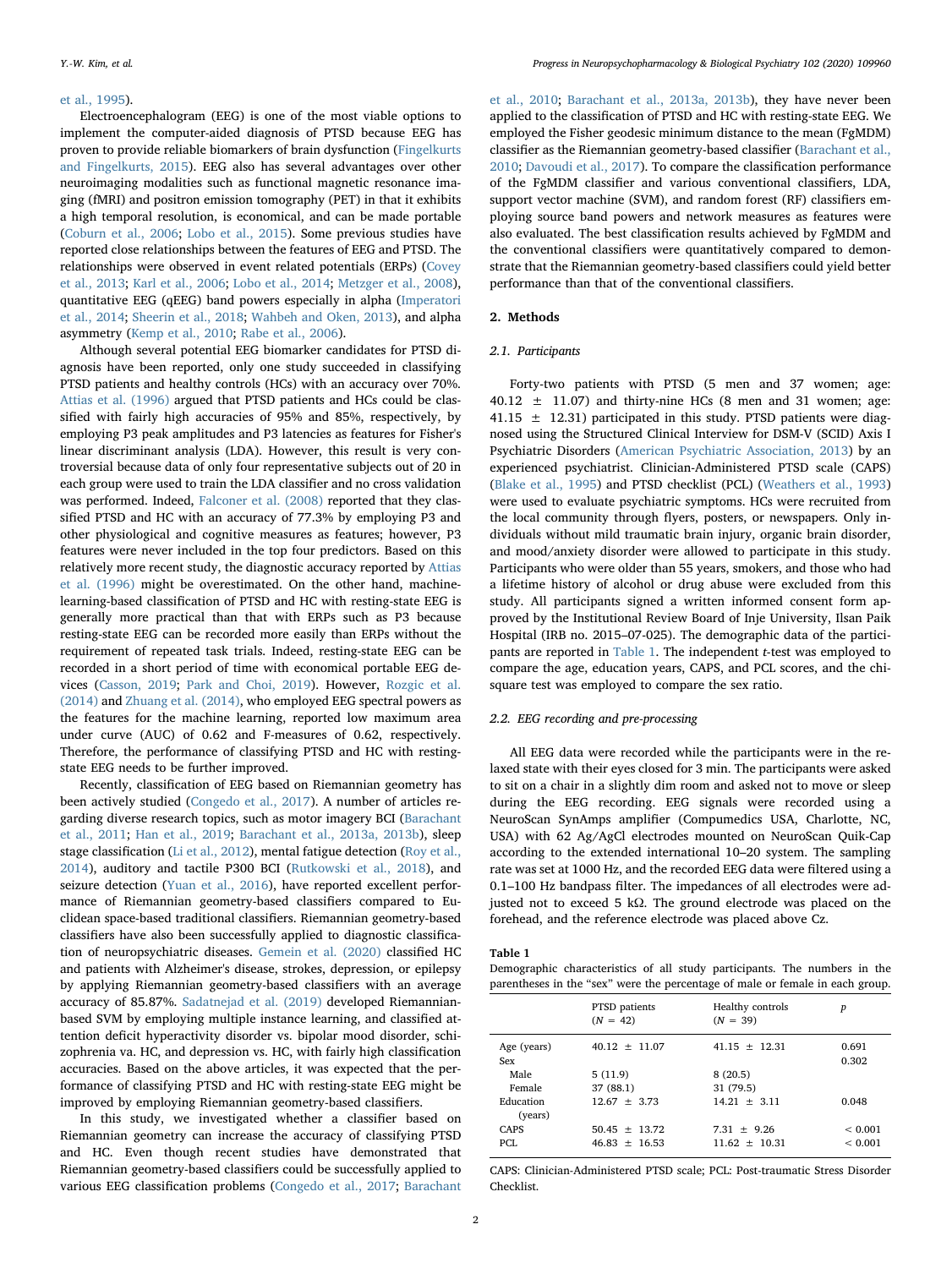Raw EEG data were preprocessed using CURRY 7 software (Compumedics USA, Charlotte, NC, USA) and MATLAB R2016b (MathWorks, Natick, MA, USA). After re-referencing with the common average reference, baseline correction was performed by removing each channel's DC offset from the EEG data. Gross artifacts such as movement artifacts were rejected by a trained researcher without any prior information regarding the data. Eye movement or eye blink artifacts were removed using the mathematical procedure implemented in CURRY 7 ([Semlitsch et al., 1986\)](#page-6-29). The EEG data were then filtered by employing a third order Butterworth IIR bandpass filter with forwardbackward zero phase filtering process with cutoff frequencies of 1 and 50 Hz. Whole EEG data were divided by several 2 s epochs, and epochs containing significantly large physiological artifacts (amplitude  $> \pm$ 75μV) were excluded from the analysis. For each epoch, powers of theta band (4–8 Hz) and alpha band (8–12 Hz) were calculated using fast Fourier transform (FFT). Then, the theta/alpha ratio was calculated and averaged across 62 electrodes for each epoch. Any epoch in which the theta/alpha ratio exceeded 1 was rejected because it was thought that the participant felt drowsy or fell in sleep stage I when the theta power exceeded alpha power (Šuš[máková and Krakovská, 2007](#page-6-30); [Hsu](#page-6-31) [et al., 2013](#page-6-31); [Bareham et al., 2015](#page-5-9)). Note that theta power showed positive correlation with sleepiness and alpha power showed negative correlation with sleepiness ([Strijkstra et al., 2003](#page-6-32)). Finally, thirty epochs were randomly selected from the remaining epochs and used for further analyses.

# 2.3. Source localization

To estimate cortical source activities, a depth-weighted minimum L2 norm estimator implemented in the brainstorm toolbox was used ([Tadel et al., 2011](#page-6-33)). A three-layer boundary element (BE) model was constructed from the Colin27 standard brain template using the OpenMEEG project software ([Gramfort et al., 2010\)](#page-6-34), and a leadfield matrix was constructed with this BE model. The cortical current density values at 15,002 cortical vertices were evaluated at every timepoint in each epoch without a source orientation constraint. Noise covariance was evaluated using whole epochs of each person. Only diagonal components of noise covariance were used to calculate the weight of each individual sensor. EEG source time-series in each of the 148 cortical regions were parcellated based on the Destrieux atlas and then extracted by applying principal component analysis (PCA) to the timeseries of all vertices included in each of the parcellated cortical regions.

### 2.4. Classification

A Riemannian geometry-based classifier as well as LDA, SVM, and RF classifiers were used to classify PTSD and HC groups. The Riemannian geometry-based classifier uses source covariance matrices as features to classify each group [\(Barachant et al., 2010\)](#page-5-6). This framework first extracts spatial covariance matrices (SCMs) for each class. In this study, the size of each SCM was  $148 \times 148$  because we employed 148 brain regions. The Riemannian average matrices were computed using SCMs for each class and mapped onto the Riemannian tangent space. Through this mapping process, called tangent space mapping, the matrices can be vectorized and dealt with like Euclidean objects. Tangent space mapping allows the use of advanced classifiers that were available only in Euclidean space within the Riemannian space [\(Congedo et al., 2017](#page-6-21)). In this study, FgMDM was selected as the classifier, which was composed of the minimum distance to the mean (MDM) method and the geodesic filter [\(Barachant et al., 2010;](#page-5-6) [Davoudi](#page-6-28) [et al., 2017](#page-6-28)). The MDM method classifies each class by comparing the distance between covariance of each subject and average covariance of each class. The Riemannian mean and Riemannian distance were used for the MDM method [\(Barachant et al., 2011](#page-5-4)). The geodesic filter was employed to discard irrelevant information (noise) that might affect the distance. Before applying the FgMDM classifier, the entire frequency band (4–50 Hz) was divided into five sub-bands: theta (θ: 4–8 Hz), alpha (α: 8–12 Hz), low beta (β1: 12–18 Hz), late beta (β2: 18–30 Hz), and gamma (γ: 30–50 Hz). Then, fifteen frequency bands were formed by successively merging neighboring frequency bands (θ /  $\alpha$ /β1 / β2 / γ / θ + α / α + β1 / β1 + β2 / β2 + γ / θ + α + β1 / α + β1 + β2 / β1 + β2 + γ / θ + α + β1 + β2 / α + β1 + β2 + γ / θ + α + β1 + β2 + γ). The source time-series corresponding to each of the 15 frequency bands was found by applying a bandpass filter. SCMs were then evaluated using the filtered source activities for each of the 15 frequency bands. A 10-fold cross-validation was performed repeatedly 10 times to calculate the average classification accuracy, sensitivity, specificity, and AUC. In each cross-validation, each participant's 30 SCMs, each corresponding to each epoch, were tested and the class into which more SCMs were classified was determined as the class of the participant. The AUC of FgMDM were calculated based on the methods in the [Barachant and Congedo \(2014\)](#page-5-10). The accuracy, sensitivity, specificity, and AUC values were averaged within each 10 fold cross-validation, and averaged across the 10 repeated runs. The Covariance Toolbox was used for these analyses [\(https://github.com/](https://github.com/alexandrebarachant/covariancetoolbox) [alexandrebarachant/covariancetoolbox\)](https://github.com/alexandrebarachant/covariancetoolbox). The source code for this analysis is available at Figshare (https://fi[gshare.com/s/](https://figshare.com/s/a8e72f2c1202931b7779) [a8e72f2c1202931b7779\)](https://figshare.com/s/a8e72f2c1202931b7779).

Source band powers and their global/nodal network measures were used as the features of the traditional classifiers (LDA, SVM, and RF). The network measures were employed to compensate for the information of connectivity among the cortical regions, which was inherently considered in the covariance matrix used in the FgMDM. The global network measures were clustering coefficient, path length, global efficiency, and global strength [\(Rubinov and Sporns, 2010\)](#page-6-35). The nodal network measures were nodal clustering coefficient and eigenvector centrality [\(Rubinov and Sporns, 2010](#page-6-35); [Ruhnau, 2000](#page-6-36)). The frequency bands were separated into eleven sub-frequency bands: theta (4–8 Hz), alpha (8–12 Hz), beta (12–30 Hz), gamma (30–50 Hz), low alpha (8–10 Hz), high alpha (10–12 Hz), low beta (12–18 Hz), mid beta (18–22 Hz), high beta (22–30 Hz), early beta (12–22 Hz), and late beta (18–30 Hz). We divided the frequency bands more specifically to improve the overall classification performance by generating more numbers of feature candidates. To extract the source power spectral density (PSD) features, FFT was applied to source time-series of each of the 148 regions. The average spectral power of each cortical region at each frequency band was calculated by averaging the spectral powers of the 30 selected epochs. Consequently, 1628 spectral power features (148 regions  $\times$  11 frequency bands), 44 global network measures (4 network measures  $\times$  11 frequency bands), and 3256 nodal network measures (2 network measures  $\times$  148 regions  $\times$  11 frequency bands) were evaluated for each trial. Each of the three different feature types was independently employed for the classification, and all features (4928 features in total) were also used for the classification. A 10-fold crossvalidation was performed 10 times to calculate the average classification accuracy. For each cross validation, Fisher scores were evaluated to select the best feature subset for the current training dataset, and only 1 to 20 features with the highest Fisher scores were selected to prevent potential over-fitting of the data [\(Shim et al., 2016](#page-6-37)). Classification was performed with LDA, SVM with radial kernel basis function, and RF classifiers ([Breiman, 2001;](#page-5-11) [Duda et al., 2012;](#page-6-38) [Scholkopf et al., 1997](#page-6-39)). The accuracies, sensitivities, specificities, and AUCs were averaged in 10-fold cross-validation and averaged across the 10 times runs. The average accuracy, sensitivity, specificity, and AUC were calculated per 1 to 20 selected features. A MATLAB toolbox, prtools 5.3.3 [\(http://](http://37steps.com) [37steps.com](http://37steps.com)), was used for these analyses.

### 3. Results

The accuracy, sensitivity, specificity, and AUC obtained from FgMDM, LDA, SVM, and RF methods are shown in [Table 2](#page-3-0). Only the maximum accuracy for the LDA, SVM, and RF methods was presented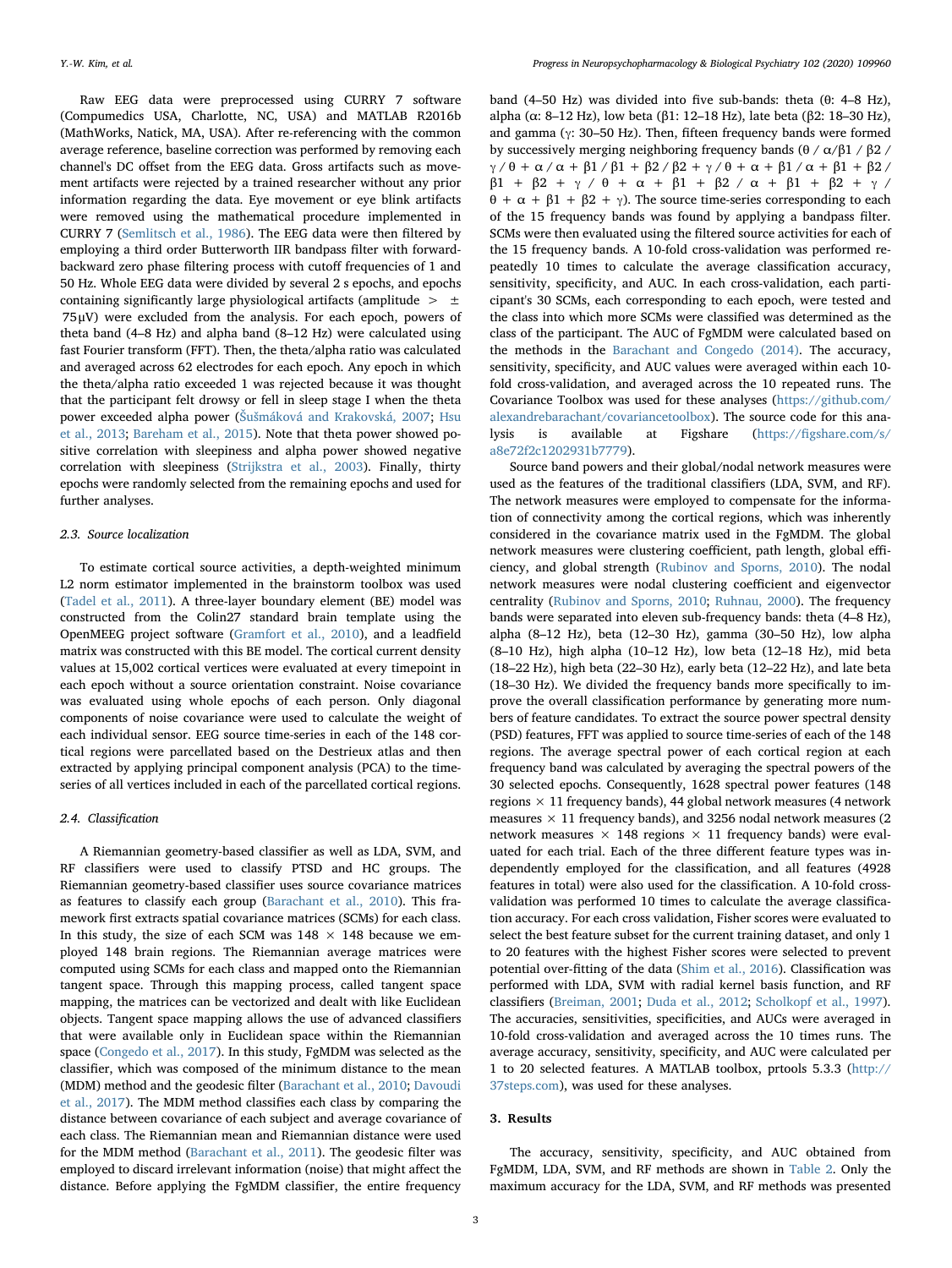#### Y.-W. Kim, et al. *Progress in Neuropsychopharmacology & Biological Psychiatry 102 (2020) 109960*

#### <span id="page-3-0"></span>Table 2

| Classifiers | Feature <sup>a</sup> |      | Accuracy (%)     | Sensitivity (%)  | Specificity (%)  | AUC.                |
|-------------|----------------------|------|------------------|------------------|------------------|---------------------|
| FgMDM       | Source covariance    | (1)  | $73.09 \pm 2.08$ | $68.72 \pm 3.78$ | $77.14 \pm 2.30$ | $0.7970 \pm 0.0141$ |
| LDA         | All                  | (3)  | 63.95 $\pm$ 3.33 | $71.67 \pm 4.69$ | 55.64 $\pm$ 3.43 | $0.5357 \pm 0.0297$ |
|             | Source band power    | (3)  | $66.42 \pm 2.65$ | $73.57 \pm 3.06$ | $58.72 \pm 3.30$ | $0.5534 \pm 0.0456$ |
|             | Global network       | (1)  | $54.69 \pm 1.93$ | $66.90 \pm 2.08$ | $41.54 \pm 2.91$ | $0.4969 \pm 0.0279$ |
|             | Local network        | (6)  | $58.02 + 3.19$   | $65.24 + 4.38$   | $50.26 + 4.22$   | $0.5045 + 0.0300$   |
| <b>SVM</b>  | A11                  | (2)  | $64.57 \pm 2.26$ | $75.00 \pm 3.02$ | $53.33 \pm 4.32$ | $0.6432 \pm 0.0613$ |
|             | Source band power    | (3)  | $62.35 \pm 4.21$ | $63.81 \pm 5.81$ | $60.77 \pm 4.99$ | $0.6252 \pm 0.0459$ |
|             | Global network       | (16) | $51.73 + 3.05$   | $80.48 \pm 3.86$ | $20.77 \pm 5.60$ | $0.4634 + 0.0672$   |
|             | Local network        | (18) | $52.22 + 0.83$   | $98.33 + 1.15$   | $2.56 \pm 1.71$  | $0.5950 + 0.0433$   |
| RF          | A11                  | (11) | $61.98 + 3.63$   | $67.86 + 3.41$   | $55.64 + 5.41$   | $0.6635 + 0.0659$   |
|             | Source band power    | (14) | $60.74 + 2.31$   | $67.86 \pm 4.38$ | $53.08 \pm 5.80$ | $0.6310 \pm 0.0497$ |
|             | Global network       | (20) | $54.20 \pm 4.49$ | $58.81 \pm 5.94$ | $49.23 \pm 4.49$ | $0.5292 \pm 0.0613$ |
|             | Local network        | (4)  | $54.44 \pm 3.79$ | $59.76 + 5.08$   | $48.72 \pm 5.27$ | $0.5355 + 0.0609$   |

FgMDM: Fisher geodesic minimum distance to the mean; LDA: Linear discriminant analysis; SVM: Support vector machine; RF: Random forest.

<span id="page-3-2"></span>The numbers in the parentheses represent the number of features when the maximum accuracy was achieved.

among the 20 classification results corresponding to 1 to 20 features, and the sensitivity, specificity, and AUC yielding the maximum classification accuracy were presented. The FgMDM classifier outperformed other conventional classifiers in terms of the average classification accuracy. The average classification accuracy of the FgMDM classifier with full-band source covariance was reported to be  $73.09 \pm 2.08\%$ . The minimum and maximum accuracies were 69.14% and 76.54%, respectively. The average sensitivity and specificity were 68.72  $\pm$  3.78% and 77.14  $\pm$  2.30%, respectively. The AUC was 0.7970  $\pm$  0.0141. The conventional classifiers showed relatively lower classification accuracies. The maximum classification accuracy of LDA was  $66.42 \pm 2.65\%$  when source band powers were used as features. The sensitivity was 73.57  $\pm$  3.06%, and the specificity was 58.72 ± 3.30%. The AUC was 0.5534 ± 0.0456. The maximum classification accuracy of SVM was 64.57  $\pm$  2.26% when all the features were used, and its sensitivity, specificity, and AUC were 75.00 ± 3.02%, 53.33 ± 4.32%, and 0.6432 ± 0.0613, respectively. The maximum classification accuracy of the RF method was 61.98  $\pm$  3.63%, when source band powers were used as features. The sensitivity, the specificity, and AUC were  $67.86 \pm 3.41\%$ , 55.64  $\pm$  5.41%, and 0.6635  $\pm$  0.0659 respectively.

[Table 3](#page-3-1) shows the frequency bands of the top ten FgMDM classifiers that yielded the highest classification accuracy. The maximum accuracy was reported to be 73.09  $\pm$  2.08% when the whole band SCM was employed. The second highest accuracy was  $72.72 \pm 2.21\%$  when the feature was 8–50 Hz band SCM, while the third highest accuracy was 72.59  $\pm$  2.08% when the feature was 4-30 Hz band SCM. The accuracy tended to increase with increasing bandwidth.

# 4. Discussion

In this study, we classified PTSD patients and HCs by applying a

Riemannian geometry-based FgMDM classifier to resting-state qEEG data for the first time. The performance of the FgMDM classifier was compared with those of conventional classifiers—LDA, SVM, and RF—in terms of classification accuracy. The FgMDM classifier outperformed other conventional classifiers and exhibited the best average classification accuracy of 73.09% and the best AUC of 0.7970. The classification accuracies of the conventional classifiers (LDA, SVM, and RF) were about 7–12% lower than that of the FgMDM classifier. The maximum classification accuracies of LDA, SVM, and RF were reported to be 66.42%, 64.57%, and 61.98%, respectively.

There were only two articles that attempted to classify PTSD and HC by employing spectral powers as features [\(Rozgic et al., 2014](#page-6-20); [Zhuang](#page-7-0) [et al., 2014\)](#page-7-0). [Rozgic et al. \(2014\)](#page-6-20) classified PTSD and HC by employing the EEG, ECG, GSR, motion, speech as features. They employed SVM as the classifier. When only EEG features were used, the AUC was 0.62. In our results, the best AUC of FgMDM was 0.7970, and the best AUC of LDA, SVM, and RF were 0.5031, 0.5366, and 0.4708, respectively. The FgMDM showed much larger AUC than that of [Rozgic et al. \(2014\)](#page-6-20). [Zhuang et al. \(2014\)](#page-7-0) classified PTSD and HC by employing speech, EEG, and its combination as features, and reported the performance in terms of F-measures. When only EEG features were used for SVM classification, the best reported F-measure was 0.62. In our results, the F-measure of FgMDM was 0.7109, and F-measures of LDA, SVM, RF were 0.6182, 0.6408, and 0.5933, respectively. The FgMDM showed the best F-measure value, whereas the F-measures of conventional classifiers were almost equal to the result of [Zhuang et al. \(2014\).](#page-7-0)

Riemannian geometry-based classifiers have been reported to improve the classification accuracy in various EEG classification studies and have been found to outperform conventional classifiers in sleep stage detection [\(Li et al., 2009\)](#page-6-40), motor imagery-based brain-computer interface ([Barachant et al., 2011](#page-5-4)), steady-state visual evoked potentialbased brain-computer interface [\(Kalunga et al., 2016\)](#page-6-41). Riemannian

<span id="page-3-1"></span>

| Table 3                                                                                          |  |
|--------------------------------------------------------------------------------------------------|--|
| The classification accuracies of the FgMDM classifier with respect to different frequency bands. |  |

| Band         | Accuracy (%)     | Sensitivity (%)  | Specificity (%)  | AUC                 |
|--------------|------------------|------------------|------------------|---------------------|
| $4-50$ Hz    | $73.09 \pm 2.08$ | $68.72 \pm 3.78$ | $77.14 \pm 2.30$ | $0.7970 \pm 0.0141$ |
| $4-18$ Hz    | $71.98 \pm 3.86$ | $66.67 \pm 3.82$ | $76.90 \pm 4.63$ | $0.7666 \pm 0.0288$ |
| $4-30$ Hz    | $72.59 \pm 2.08$ | $67.69 \pm 2.48$ | $77.14 + 3.01$   | $0.7907 + 0.0145$   |
| $8-18$ Hz    | $68.52 \pm 2.75$ | $62.82 \pm 4.72$ | $73.81 \pm 3.17$ | $0.7524 \pm 0.0233$ |
| 8-30 Hz      | $70.49 \pm 2.36$ | $64.10 \pm 2.96$ | $76.43 \pm 2.37$ | $0.7722 \pm 0.0157$ |
| 8-50 Hz      | $72.72 \pm 2.21$ | $66.67 \pm 2.96$ | $78.33 \pm 2.62$ | $0.7903 \pm 0.0192$ |
| $12-30$ Hz   | $71.23 + 1.93$   | $66.92 \pm 3.51$ | $75.24 \pm 2.01$ | $0.7578 + 0.0312$   |
| $12 - 50$ Hz | $70.99 \pm 2.12$ | $63.59 \pm 5.10$ | $77.86 \pm 1.15$ | $0.7743 \pm 0.0099$ |
| 18-30 Hz     | $70.00 \pm 5.04$ | $67.95 \pm 8.13$ | $71.90 \pm 4.17$ | $0.7482 + 0.0114$   |
| 18-50 Hz     | $72.10 \pm 2.92$ | $66.41 \pm 4.75$ | $77.38 + 2.31$   | $0.7752 \pm 0.0137$ |
| 30-50 Hz     | $70.25 \pm 2.36$ | $64.62 \pm 2.65$ | $75.48 \pm 3.18$ | $0.7825 \pm 0.0107$ |
|              |                  |                  |                  |                     |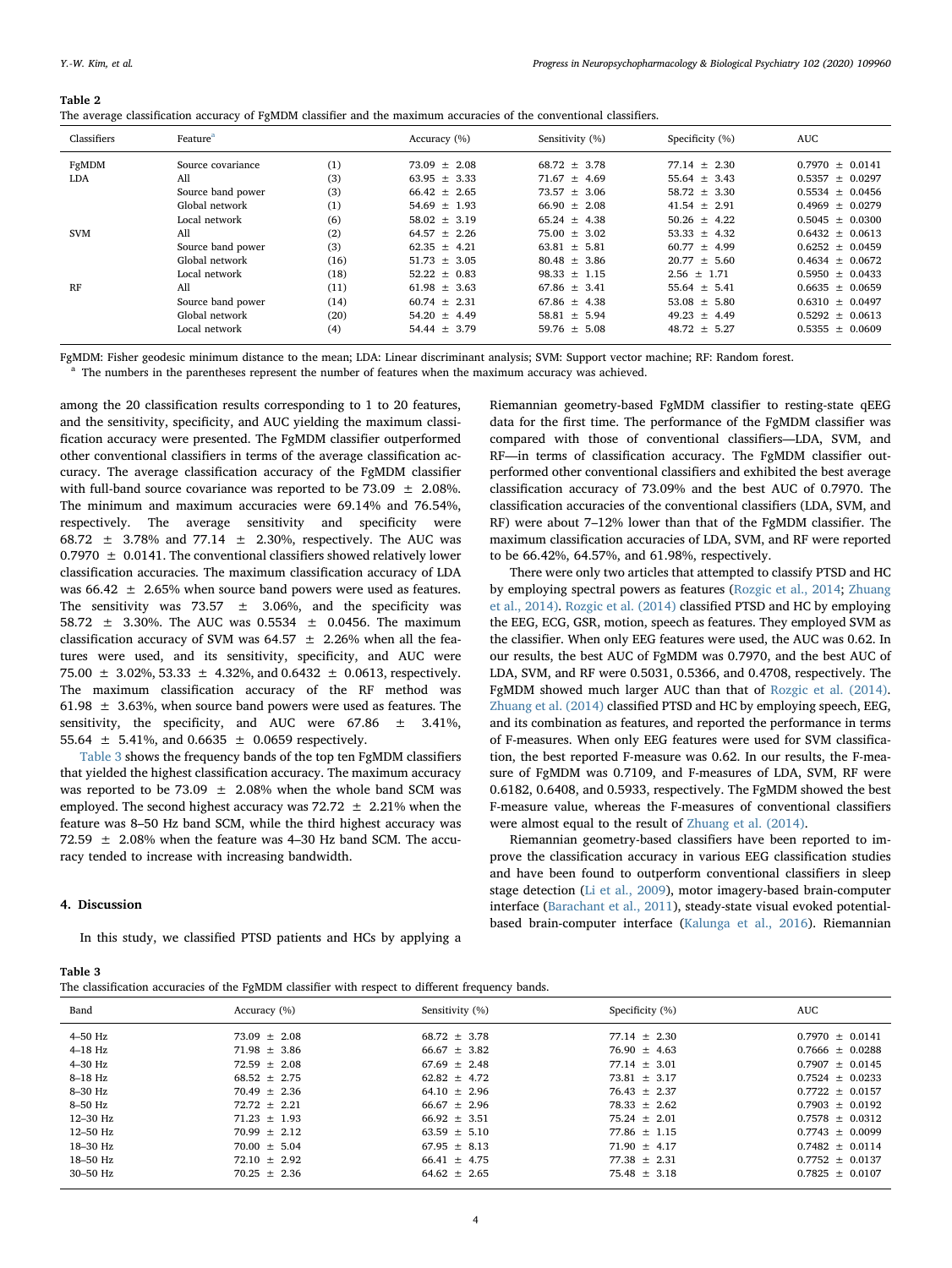<span id="page-4-0"></span>

Fig. 1. Examples of feature vector distributions used for (a) conventional classifiers and (b) FgMDM method with an applied geodesic filter. Dimensionality of each figure was reduced using principal component analysis ([Harandi et al., 2017\)](#page-6-44) and the supervised dimensionality reduction method ([Harandi et al., 2017;](#page-6-44) [Rodrigues](#page-6-45) [et al., 2017](#page-6-45)).

geometry-based classifiers are known to better reflect the complex and non-linear characteristics of EEG than the conventional classifiers. According to [Horev et al. \(2015\),](#page-6-42) EEG signals could not be modeled just with simple Gaussian assumption as the generation of EEG signals involves complex and non-linear phenomena. Moreover, because the etiology of PTSD is known to be multi-causal, multi-modal, and complex ([Galatzer-Levy et al., 2014](#page-6-6)), Riemannian geometry-based classifiers are more appropriate for classification of PTSD patients and HCs than conventional classifiers. [Fig. 1](#page-4-0) shows examples of feature distributions of the conventional methods and the FgMDM method.

Even though SCM features are used, the classification accuracy can depend on methods for evaluating the distance between each participant's SCM and the average SCMs of each class. We tested three different methods to calculate the distances—Euclidean distances, Riemannian distances on MDM without geodesic filter, and Riemannian distances that were calculated from geodesic filtered SCMs in FgMDM methods. On the abscissa of [Fig. 2,](#page-4-1) the distances between each participant's SCM and the average SCM of PTSD patients are shown, whereas on the ordinate of [Fig. 2,](#page-4-1) the distances between each participant's SCM and the average SCM of HC are shown. The distances from each class could be clearly differentiated when the FgMDM classifier was employed (right). The distances could also be differentiated fairly well with the MDM without the geodesic filter (middle). However, when the same process was applied on Euclidean space, differentiating each class by solely using the distance value (left) was difficult. These results suggest that some information differentiating PTSD and HC might not be accessible on Euclidean distance but might be accessible on the Riemannian distance, as discussed by [Barachant et al. \(2011\)](#page-5-4).

A geodesic filter might also be an important factor that can further increase the classification accuracy. [Barachant et al. \(2010\)](#page-5-6) proposed Fisher geodesic discriminant analysis which is an extension of Fisher LDA applied to the tangent space. Employing a geodesic filter can be a solution to overcome the disadvantages of MDM; MDM performs poorly in high dimension ([Congedo et al., 2019](#page-6-43)) and is known to be vulnerable to noise [\(Davoudi et al., 2017](#page-6-28)). [Table 4](#page-5-12)(a) compares the performances of the MDM and FgMDM approaches, in terms of classification accuracy, and shows that the FgMDM approach outperformed the MDM approach.

Extracting source-level features instead of sensor-level features might also contribute to the enhancement of classification accuracy.

<span id="page-4-1"></span>

Fig. 2. Distances between each participant's SCM and the average SCM of each group evaluated using the three different methods (Euclidean distance, Riemannian distance (MDM), and FgMDM). The distances between SCM of each subject and the average SCM of PTSD patients are shown on the abscissa, whereas the distances between SCM of each subject and the average SCM of HC are shown on the ordinate. The dotted line indicates the cases when the distances from PTSD and HC group averages are the same.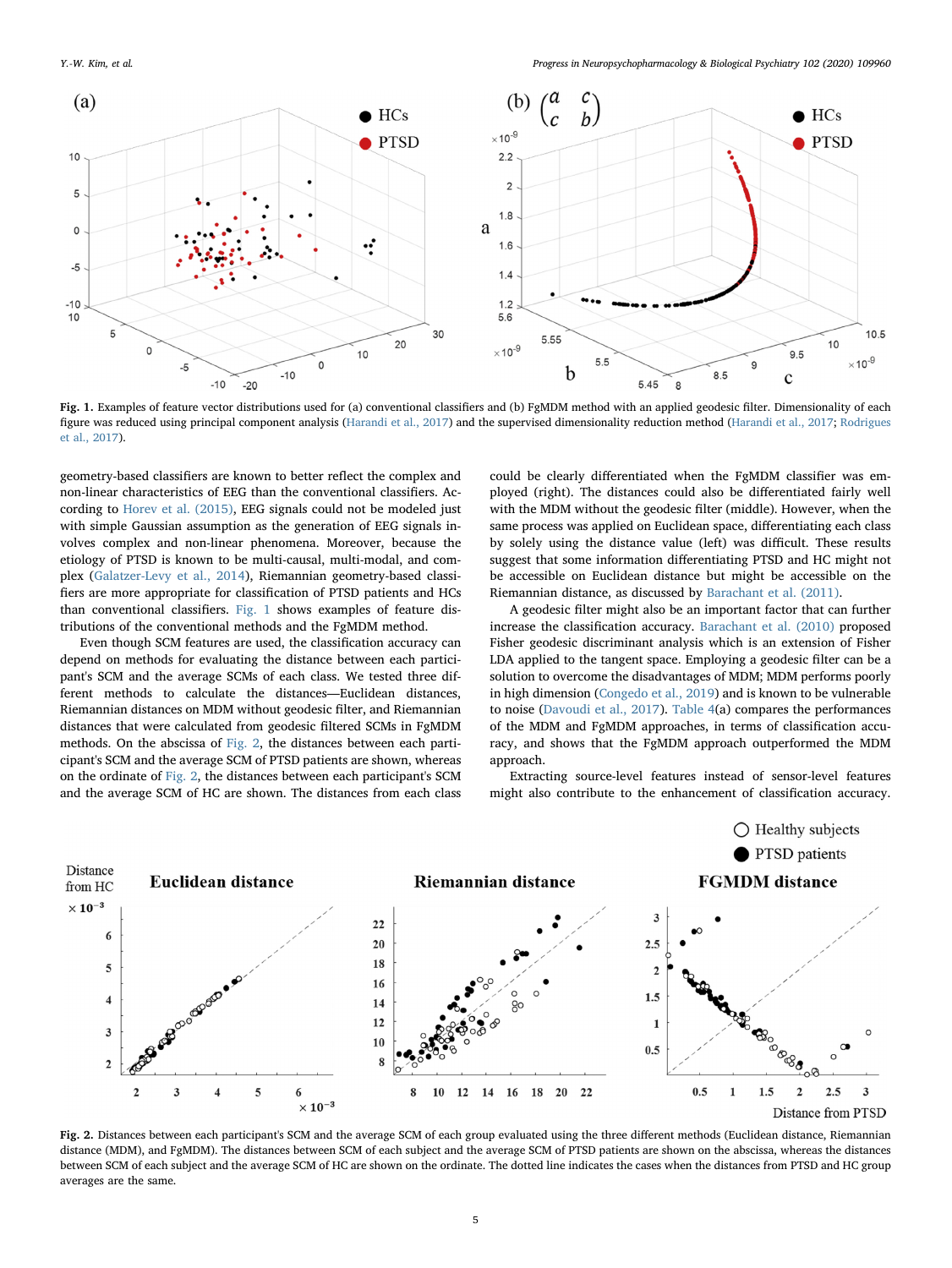#### <span id="page-5-12"></span>Table 4

(a) The classification accuracies of MDM and FgMDM classifiers (source SCM was used), and (b) the classification accuracies of FgMDM classifiers built with sensor-level and source-level SCMs.

| Classifiers  | Accuracy (%)   | Sensitivity (%) | Specificity (%) |
|--------------|----------------|-----------------|-----------------|
| FgMDM        | $73.09 + 2.08$ | $68.72 + 3.78$  | $77.14 + 2.30$  |
| <b>MDM</b>   | $64.43 + 1.12$ | $68.48 + 2.80$  | $60.06 + 3.38$  |
| <b>SCMs</b>  | Accuracy (%)   | Sensitivity (%) | Specificity (%) |
| Source-level | $73.09 + 2.08$ | $68.72 + 3.78$  | $77.14 + 2.30$  |
| Sensor-level | $67.26 + 1.90$ | $64.50 + 2.86$  | $70.88 + 3.23$  |

One of the disadvantages of EEG is the low spatial resolution originating from the volume conduction effect. Poor signal to noise ratio due to artifacts and noises is also a disadvantage of EEG. EEG source imaging could be an alternative to circumvent these disadvantages. Various studies have reported increased classification performance by employing source-level EEG features, examples of which include the motor imagery-based brain-computer interface (BCI) [\(Ahn et al., 2012\)](#page-5-13), ERPbased BCI ([Goel et al., 2011](#page-6-46)), and EEG-based automatic diagnosis of schizophrenia ([Shim et al., 2016](#page-6-37)). According to [Ahn et al. \(2012\)](#page-5-13), some information could be visible only in the source space because source imaging enables filtering out some noise components. [Table 4\(](#page-5-12)b) shows the effect of using source-level features on the classification performance. The SCMs from the sensor-level EEG signals were computed based on the same method used for the computation of source-level SCMs. The size of each SCM was  $62 \times 62$  as 62 electrodes were used for EEG recording. The performance of the FgMDM classifier with SCMs from EEG source activities was superior to that with SCMs from the sensor-level EEG signals, in terms of accuracy, sensitivity, and specificity.

[Table 3](#page-3-1) presents the changes of the classification performance with respect to the different frequency bands. The best performance was obtained when the whole frequency band was used. Indeed, many previous studies have reported that EEG recorded from patients with PTSD generally show abnormalities in almost all frequency bands. For example, in the theta band, increase of theta activity in the parietal lobes and decrease of theta band activity over temporal lobe, frontal lobes, and central lobe in PTSD patients were observed [\(Imperatori](#page-6-13) [et al., 2014;](#page-6-13) [Todder et al., 2012;](#page-6-47) [Cowdin et al., 2014;](#page-6-48) [Woodward et al.,](#page-7-3) [2000\)](#page-7-3). In alpha band, [Imperatori et al. \(2014\)](#page-6-13) reported the increase of alpha band connectivity in PTSD patients, and [Wahbhe et al., \(2013\)](#page-6-15) reported higher alpha frequency peak in PTSD. In beta band, PTSD patients showed increased beta band power in REM sleep stage ([Woodward et al., 2000](#page-7-3)) and exhibited decrease of nodal degree and nodal efficiency in frontal and central regions ([Lee et al., 2014\)](#page-6-49). In gamma band, [Lee et al. \(2014\)](#page-6-49) reported decrease of nodal degree and nodal efficiency in frontal and central lobe, and [Ehlers et al. \(2006\)](#page-6-50) reported significant increase in frontal EEG gamma band activity in PTSD patients.

There are some limitations in our present study. First, the years of education were different between PTSD and HCs, although this factor is known not to be directly related with PTSD symptoms ([Besser and](#page-5-14) [Neria, 2009\)](#page-5-14). Second, medication effects were not controlled in this study. Because all subjects were not in the first episode, some of them had undergone treatment with medication.

# 5. Conclusion

In this study, we demonstrated that a Riemannian geometry-based classifier could elevate the accuracy of classification of PTSD patients and HCs. Our findings also suggest that PTSD could be classified using resting-state EEG with significantly improved accuracy by adopting EEG source imaging and employing a novel type of classifiers such as

the FgMDM classifier. Further studies are required to generalize our findings by applying the Riemannian geometry-based classifier to the diagnosis of other psychiatric diseases and to enhance classification performance by employing new classification methods or source localization algorithms.

# Funding and disclosure

This work was supported by the National Research Foundation of Korea (NRF) grants (No. 2019R1A2C2086593 and NRF-2015M3C7A1028252) funded by the Korean government (MSIT). The authors declare no competing interests.

# Ethical statement

This study was reviewed and approved by the Institutional Review Board of Inje University, Ilsan Paik Hospital (IRB no. 2015-07-025) and conformed to the tenets of the Declaration of Helsinki.

### Author contributions

Y.W.K. analyzed the data and wrote the original draft. S.K. and M.S. analyzed the data. M.J.J. and H.J. collected the data. S.H.L. and C.H.I. conceptualized the study and reviewed the paper. All authors have approved the final version of the manuscript.

# Declaration of Competing Interest

The authors declare that they have no known competing financial interests or personal relationships that could have appeared to influence the work reported in this paper.

# References

- <span id="page-5-13"></span>Ahn, M., Hong, J.H., Jun, S.C., 2012. Feasibility of approaches combining sensor and source features in brain–computer Interface. J. Neurosci. Methods 204, 168–178. <https://doi.org/10.1016/j.jneumeth.2011.11.002>.
- <span id="page-5-7"></span>[American Psychiatric Association, 2013. Diagnostic and Statistical Manual of Mental](http://refhub.elsevier.com/S0278-5846(20)30276-1/rf0010) Disorders (Dsm-5®[\). American Psychiatric Pub, Washington DC](http://refhub.elsevier.com/S0278-5846(20)30276-1/rf0010).
- <span id="page-5-2"></span>Attias, J., Bleich, A., Gilat, S., 1996. Classification of veterans with post-traumatic stress disorder using visual brain evoked P3s to traumatic stimuli. Br. J. Psychiatry 168 (1), 110–115. <https://doi.org/10.1192/bjp.168.1.110>.
- <span id="page-5-10"></span>Barachant, A., Congedo, M., 2014. A Plug&Play P300 BCI Using Information Geometry. (arXiv preprint. [arXiv:1409.0107](https://arxiv.org/abs/1409.0107)).
- <span id="page-5-6"></span>[Barachant, A., Bonnet, S., Congedo, M., Jutten, C., 2010. Riemannian Geometry Applied](http://refhub.elsevier.com/S0278-5846(20)30276-1/rf0025) to BCI Classifi[cation. Paper presented at the International Conference on Latent](http://refhub.elsevier.com/S0278-5846(20)30276-1/rf0025) [Variable Analysis and Signal Separation. Springer, Berlin, Heidelberg, pp. 629](http://refhub.elsevier.com/S0278-5846(20)30276-1/rf0025)–636.
- <span id="page-5-4"></span>Barachant, A., Bonnet, S., Congedo, M., Jutten, C., 2011. Multiclass brain–computer interface classification by Riemannian geometry. IEEE Trans. Biomed. Eng. 59 (4), 920–928. [https://doi.org/10.1109/TBME.2011.2172210.](https://doi.org/10.1109/TBME.2011.2172210)
- <span id="page-5-5"></span>[Barachant, A., Andreev, A., Congedo, M., 2013a. The Riemannian Potato: An Automatic](http://refhub.elsevier.com/S0278-5846(20)30276-1/rf0035) [and Adaptive Artifact Detection Method for Online Experiments Using Riemannian](http://refhub.elsevier.com/S0278-5846(20)30276-1/rf0035) [Geometry. TOBI Workshop lV, Sion, Switzerland, pp. 19](http://refhub.elsevier.com/S0278-5846(20)30276-1/rf0035)–20.
- Barachant, A., Bonnet, S., Congedo, M., Jutten, C., 2013b. Classification of covariance matrices using a Riemannian-based kernel for BCI applications. Neurocomputing 112, 172–178. [https://doi.org/10.1016/j.neucom.2012.12.039.](https://doi.org/10.1016/j.neucom.2012.12.039)
- <span id="page-5-9"></span>Bareham, C.A., Manly, T., Pustovaya, O.V., Scott, S.K., Bekinschtein, T.A., 2015. Losing the left side of the world: rightward shift in human spatial attention with sleep onset. Sci. Rep. 4, 5092. [https://doi.org/10.1038/srep05092.](https://doi.org/10.1038/srep05092)
- <span id="page-5-14"></span>Besser, A., Neria, Y., 2009. PTSD symptoms, satisfaction with life, and prejudicial attitudes toward the adversary among Israeli civilians exposed to ongoing missile attacks. J. Trauma. Stress. 22 (4), 268–275. [https://doi.org/10.1002/jts.20420.](https://doi.org/10.1002/jts.20420)
- <span id="page-5-8"></span>Blake, D.D., Weathers, F.W., Nagy, L.M., Kaloupek, D.G., Gusman, F.D., Charney, D.S., Keane, T.M., 1995. The development of a clinician-administered PTSD scale. J. Trauma. Stress. 8 (1), 75–90. [https://doi.org/10.1007/BF02105408.](https://doi.org/10.1007/BF02105408)
- <span id="page-5-11"></span>Breiman, L., 2001. Random forests. Mach. Learn. 45 (1), 5–32. [https://doi.org/10.1023/](https://doi.org/10.1023/A:1010933404324) [A:1010933404324](https://doi.org/10.1023/A:1010933404324).
- <span id="page-5-3"></span>Casson, A.J., 2019. Wearable EEG and beyond. Biomed. Eng. Lett. 9 (1), 53–71. [https://](https://doi.org/10.1007/s13534-018-00093-6) [doi.org/10.1007/s13534-018-00093-6](https://doi.org/10.1007/s13534-018-00093-6).

<span id="page-5-0"></span>Christova, P., James, L.M., Engdahl, B.E., Lewis, S.M., Georgopoulos, A.P., 2015. Diagnosis of posttraumatic stress disorder (PTSD) based on correlations of prewhitened fMRI data: outcomes and areas involved. Exp. Brain Res. 233 (9), 2695–2705. <https://doi.org/10.1007/s00221-015-4339-0>.

<span id="page-5-1"></span>Coburn, K.L., Lauterbach, E.C., Boutros, N.N., Black, K.J., Arciniegas, D.B., Coffey, C.E., 2006. The value of quantitative electroencephalography in clinical psychiatry: a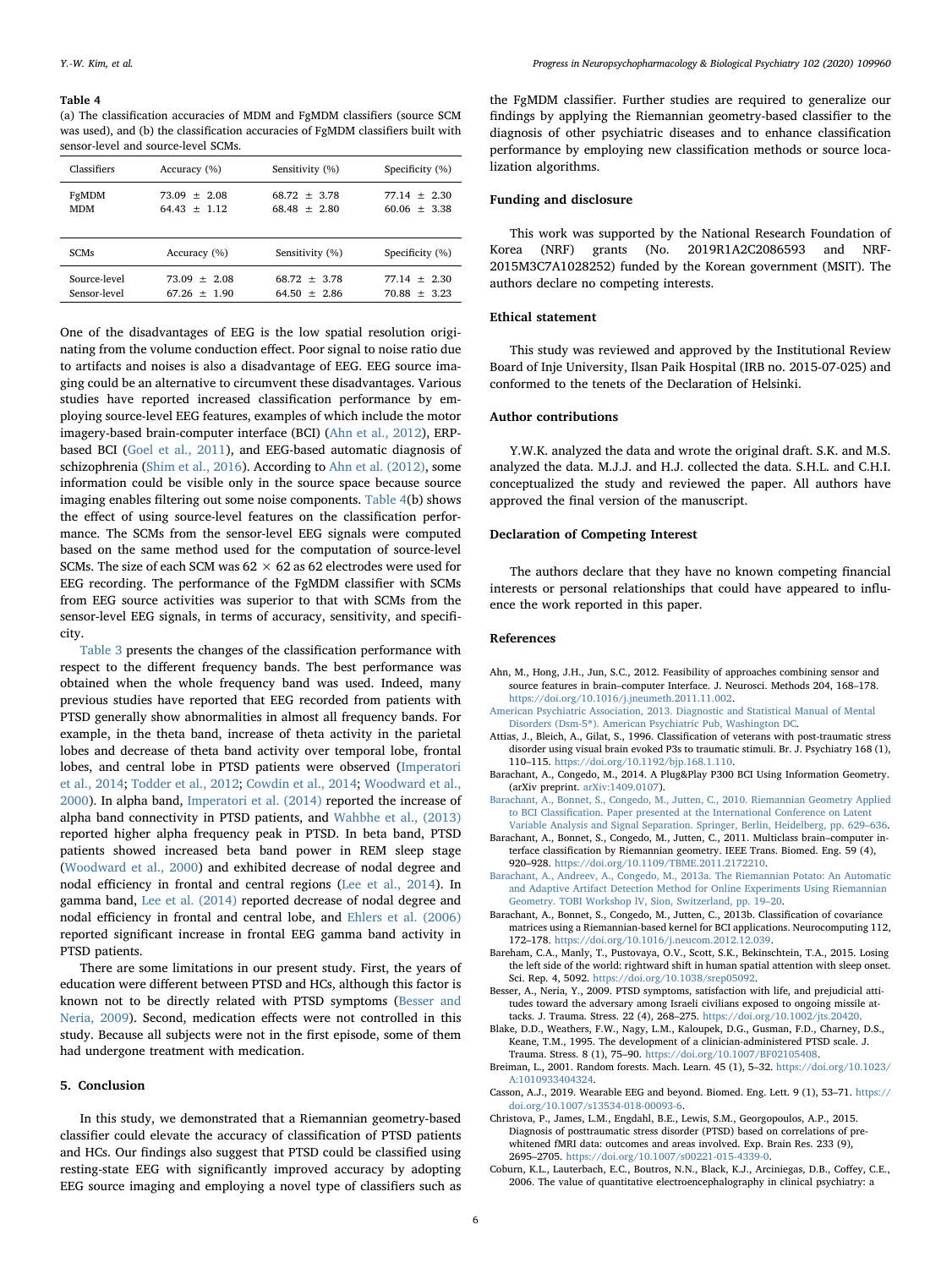report by the committee on research of the American neuropsychiatric association. J. Neuropsychiatr. Clin. Neurosci. 18 (4), 460–500. [https://doi.org/10.1176/jnp.2006.](https://doi.org/10.1176/jnp.2006.18.4.460) [18.4.460.](https://doi.org/10.1176/jnp.2006.18.4.460)

- <span id="page-6-21"></span>Congedo, M., Barachant, A., Bhatia, R., 2017. Riemannian geometry for EEG-based braincomputer interfaces; a primer and a review. Brain Comp. Interfaces 4 (3), 155–174. [https://doi.org/10.1080/2326263X.2017.1297192.](https://doi.org/10.1080/2326263X.2017.1297192)
- <span id="page-6-43"></span>Congedo, M., Rodrigues, P., Jutten, C., 2019. The Riemannian minimum distance to means field classifier. In: 8th Graz Brain-Computer Interface Conference 2019. Austria, Graz. [https://doi.org/10.3217/978-3-85125-682-6-02.](https://doi.org/10.3217/978-3-85125-682-6-02)
- <span id="page-6-9"></span>Covey, T.J., Shucard, J.L., Violanti, J.M., Lee, J., Shucard, D.W., 2013. The effects of exposure to traumatic stressors on inhibitory control in police officers: a dense electrode Array study using a go/Nogo continuous performance task. Int. J. Psychophysiol. 87 (3), 363–375. <https://doi.org/10.1016/j.ijpsycho.2013.03.009>.
- <span id="page-6-48"></span>Cowdin, N., Kobayashi, I., Mellman, T.A., 2014. Theta frequency activity during rapid eye movement (REM) sleep is greater in people with resilience versus PTSD. Exp. Brain Res. 232 (5), 1479–1485. <https://doi.org/10.1007/s00221-014-3857-5>.
- <span id="page-6-28"></span>Davoudi, A., Ghidary, S.S., Sadatnejad, K., 2017. Dimensionality reduction based on distance preservation to local mean for symmetric positive definite matrices and its application in brain–computer interfaces. J. Neural Eng. 14 (3), 036019. [https://doi.](https://doi.org/10.1088/1741-2552/aa61bb) [org/10.1088/1741-2552/aa61bb](https://doi.org/10.1088/1741-2552/aa61bb).
- <span id="page-6-38"></span>[Duda, R.O., Hart, P.E., Stork, D.G., 2012. Pattern Classi](http://refhub.elsevier.com/S0278-5846(20)30276-1/rf0105)fication, 2nd edition. Wiley-[Interscience New York, NY, USA](http://refhub.elsevier.com/S0278-5846(20)30276-1/rf0105).
- <span id="page-6-50"></span>Ehlers, C.L., Hurst, S., Phillips, E., Gilder, D.A., Dixon, M., Gross, A., Lau, P., Yehuda, R., 2006. Electrophysiological responses to affective stimuli in American Indians experiencing trauma with and without PTSD. Ann. N. Y. Acad. Sci. 1071 (1), 125–136. <https://doi.org/10.1196/annals.1364.011>.
- <span id="page-6-18"></span>Falconer, E.M., Felmingham, K.L., Allen, A., Clark, C.R., Mcfarlane, A.C., Williams, L.M., Bryant, R.A., 2008. Developing an integrated brain, behavior and biological response profile in Posttraumatic Stress Disorder (PTSD). J. Integr. Neurosci. 7 (3), 439–456. <https://doi.org/10.1142/S0219635208001873>.
- <span id="page-6-8"></span>Fingelkurts, A.A., Fingelkurts, A.A., 2015. Altered structure of dynamic electroencephalogram oscillatory pattern in major depression. Biol. Psychiatry 77 (12), 1050–1060. [https://doi.org/10.1016/j.biopsych.2014.12.011.](https://doi.org/10.1016/j.biopsych.2014.12.011)
- <span id="page-6-3"></span>[Friedman, M.J., 2015. Overview of Posttraumatic Stress Disorder \(PTSD\). In:](http://refhub.elsevier.com/S0278-5846(20)30276-1/rf0125) [Posttraumatic and Acute Stress Disorders. Springer, Cham, pp. 1](http://refhub.elsevier.com/S0278-5846(20)30276-1/rf0125)–8.
- <span id="page-6-0"></span>[Friedman, M.J., Resick, P.A., Bryant, R.A., Brewin, C.R., 2011. Considering PTSD for](http://refhub.elsevier.com/S0278-5846(20)30276-1/rf0130) [DSM-5. Depress. Anxiety 28 \(9\), 750](http://refhub.elsevier.com/S0278-5846(20)30276-1/rf0130)–769.
- <span id="page-6-6"></span>Galatzer-Levy, I.R., Karstoft, K.I., Statnikov, A., Shalev, A.Y., 2014. Quantitative forecasting of PTSD from early trauma responses: a machine learning application. J. Psychiatr. Res. 59, 68–76. [https://doi.org/10.1016/j.jpsychires.2014.08.017.](https://doi.org/10.1016/j.jpsychires.2014.08.017)
- <span id="page-6-26"></span>Gemein, L.A.W., Schirrmeister, R.T., Chrabą[szcz, P., Wilson, D., Boedecker, J., Schulze-](http://refhub.elsevier.com/S0278-5846(20)30276-1/rf0140)[Bonhage, A., Hutter, F., Ball, T., 2020. Machine-Learning-Based Diagnostics of EEG](http://refhub.elsevier.com/S0278-5846(20)30276-1/rf0140) [Pathology. arXiv preprint arXiv:2002.05115](http://refhub.elsevier.com/S0278-5846(20)30276-1/rf0140).
- <span id="page-6-46"></span>Goel, [M.K., Chavarriaga, R., Millán, J.D.R., 2011. Cortical current density vs. surface EEG](http://refhub.elsevier.com/S0278-5846(20)30276-1/rf0145) [for event-related potential-based brain-computer Interface. In: Paper presented at the](http://refhub.elsevier.com/S0278-5846(20)30276-1/rf0145) [2011 5th International IEEE/EMBS Conference on Neural Engineering, pp. 430](http://refhub.elsevier.com/S0278-5846(20)30276-1/rf0145)–433.
- <span id="page-6-34"></span>Gramfort, A., Papadopoulo, T., Olivi, E., Clerc, M., 2010. Openmeeg: opensource software for quasistatic bioelectromagnetics. Biomed. Eng. Online 9 (1), 45. [https://doi.org/](https://doi.org/10.1186/1475-925X-9-45) [10.1186/1475-925X-9-45](https://doi.org/10.1186/1475-925X-9-45).
- <span id="page-6-22"></span>Han, C.H., Kim, Y.W., Kim, S.H., Nenadic, Z., Im, C.H., 2019. Electroencephalographybased endogenous brain–computer interface for online communication with a completely locked-in patient. J. Neuroeng. Rehabil. 16 (1), 18. [https://doi.org/10.1186/](https://doi.org/10.1186/s12984-019-0493-0) [s12984-019-0493-0.](https://doi.org/10.1186/s12984-019-0493-0)
- <span id="page-6-44"></span>Harandi, M., Salzmann, M., Hartley, R., 2017. Dimensionality reduction on SPD manifolds: the emergence of geometry-aware methods. IEEE Trans. Pattern Anal. Mach. Intell. 40 (1), 48–62. [https://doi.org/10.1109/TPAMI.2017.2655048.](https://doi.org/10.1109/TPAMI.2017.2655048)
- <span id="page-6-42"></span>[Horev, I., Yger, F., Sugiyama, M., 2015. Geometry-Aware Principal Component Analysis](http://refhub.elsevier.com/S0278-5846(20)30276-1/rf0165) for Symmetric Positive Defi[nite Matrices. Paper presented at the ACML. pp. 1](http://refhub.elsevier.com/S0278-5846(20)30276-1/rf0165)–16.
- <span id="page-6-31"></span>Hsu, Y.L., Yang, Y.T., Wang, J.S., Hsu, C.Y., 2013. Automatic sleep stage recurrent neural classifier using energy features of EEG signals. Neurocomputing 104, 105–114. [https://doi.org/10.1016/j.neucom.2012.11.003.](https://doi.org/10.1016/j.neucom.2012.11.003)
- <span id="page-6-13"></span>Imperatori, C., Farina, B., Quintiliani, M.I., Onofri, A., Gattinara, P.C., Lepore, M., Gnoni, V., Mazzucchi, E., Contardi, A., Della Marca, G., 2014. Aberrant EEG functional connectivity and EEG power spectra in resting state post-traumatic stress disorder: a sLORETA study. Biol. Psychol. 102, 10–17. [https://doi.org/10.1016/j.biopsycho.](https://doi.org/10.1016/j.biopsycho.2014.07.011) [2014.07.011](https://doi.org/10.1016/j.biopsycho.2014.07.011).
- <span id="page-6-41"></span>Kalunga, E.K., Chevallier, S., Barthélemy, Q., Djouani, K., Monacelli, E., Hamam, Y., 2016. Online SSVEP-based BCI using Riemannian geometry. Neurocomputing 191, 55–68. <https://doi.org/10.1016/j.neucom.2016.01.007>.
- <span id="page-6-10"></span>Karl, A., Malta, L.S., Maercker, A., 2006. Meta-analytic review of event-related potential studies in post-traumatic stress disorder. Biol. Psychol. 71 (2), 123–147. [https://doi.](https://doi.org/10.1016/j.biopsycho.2005.03.004) [org/10.1016/j.biopsycho.2005.03.004](https://doi.org/10.1016/j.biopsycho.2005.03.004).
- <span id="page-6-16"></span>Kemp, A., Griffiths, K., Felmingham, K., Shankman, S.A., Drinkenburg, W., Arns, M., Clark, C.R., Bryant, R.A., 2010. Disorder specificity despite comorbidity: resting EEG alpha asymmetry in major depressive disorder and post-traumatic stress disorder. Biol. Psychol. 85 (2), 350–354. [https://doi.org/10.1016/j.biopsycho.2010.08.001.](https://doi.org/10.1016/j.biopsycho.2010.08.001)
- <span id="page-6-2"></span>Kessler, R.C., Berglund, P., Demler, O., Jin, R., Merikangas, K.R., Walters, E.E., 2005. Lifetime prevalence and age-of-onset distributions of DSM-IV disorders in the National Comorbidity Survey Replication. Arch. Gen. Psychiatry 62 (6), 593–602. <https://doi.org/10.1001/archpsyc.62.6.593>.
- <span id="page-6-49"></span>Lee, S.H., Yoon, S., Kim, J.I., Jin, S.H., Chung, C.K., 2014. Functional connectivity of resting state EEG and symptom severity in patients with post-traumatic stress disorder. Prog. Neuro-Psychopharmacol. Biol. Psychiatry 51, 51–57. [https://doi.org/10.](https://doi.org/10.1016/j.pnpbp.2014.01.008) [1016/j.pnpbp.2014.01.008](https://doi.org/10.1016/j.pnpbp.2014.01.008).
- <span id="page-6-40"></span>[Li, Y., Wong, K.M., deBruin, H., 2009. EEG Signal Classi](http://refhub.elsevier.com/S0278-5846(20)30276-1/rf0205)fication Based on a Riemannian [Distance Measure. Paper presented at the 2009 IEEE Toronto International](http://refhub.elsevier.com/S0278-5846(20)30276-1/rf0205)

[Conference Science and Technology for Humanity \(TIC-STH\). pp. 268](http://refhub.elsevier.com/S0278-5846(20)30276-1/rf0205)–273.

- <span id="page-6-23"></span>Li, Y., Wong, K.M., de Bruin, H., 2012. Electroencephalogram signals classification for sleep-state decision–a Riemannian geometry approach. IET Signal Process. 6 (4), 288–299. <https://doi.org/10.1049/iet-spr.2011.0234>.
- <span id="page-6-5"></span>Liu, F., Xie, B., Wang, Y., Guo, W., Fouche, J.P., Long, Z., Wang, W., Chen, H., Li, M., Duan, X., Zhang, J., Qiu, M., Chen, H., 2015. Characterization of post-traumatic stress disorder using resting-state fMRI with a multi-level parametric classification approach. Brain Topogr. 28 (2), 221–237. [https://doi.org/10.1007/s10548-014-](https://doi.org/10.1007/s10548-014-0386-2) [0386-2.](https://doi.org/10.1007/s10548-014-0386-2)
- <span id="page-6-11"></span>Lobo, I., David, I.A., Figueira, I., Campagnoli, R.R., Volchan, E., Pereira, M.G., de Oliveira, L., 2014. Brain reactivity to unpleasant stimuli is associated with severity of posttraumatic stress symptoms. Biol. Psychol. 103, 233–241. [https://doi.org/10.](https://doi.org/10.1016/j.biopsycho.2014.09.002) [1016/j.biopsycho.2014.09.002.](https://doi.org/10.1016/j.biopsycho.2014.09.002)
- <span id="page-6-1"></span>Lobo, I., Portugal, L.C., Figueira, I., Volchan, E., David, I., Pereira, M.G., de Oliveira, L., 2015. EEG correlates of the severity of posttraumatic stress symptoms: a systematic review of the dimensional PTSD literature. J. Affect. Disord. 183, 210–220. [https://](https://doi.org/10.1016/j.jad.2015.05.015) [doi.org/10.1016/j.jad.2015.05.015](https://doi.org/10.1016/j.jad.2015.05.015).
- <span id="page-6-12"></span>[Metzger, L.J., Pitman, R.K., Miller, G.A., Paige, S.R., Orr, S.P., 2008. Intensity dependence](http://refhub.elsevier.com/S0278-5846(20)30276-1/rf0230) [of auditory P2 in monozygotic twins discordant for Vietnam combat: associations](http://refhub.elsevier.com/S0278-5846(20)30276-1/rf0230) [with posttraumatic stress disorder. J. Rehabil. Res. Dev. 45 \(3\), 437.](http://refhub.elsevier.com/S0278-5846(20)30276-1/rf0230)
- <span id="page-6-4"></span>Meyer, T., Quaedflieg, C.W., Weijland, K., Schruers, K., Merckelbach, H., Smeets, T., 2018. Frontal EEG asymmetry during symptom provocation predicts subjective responses to intrusions in survivors with and without PTSD. Psychophysiology. 55 (1), e12779. <https://doi.org/10.1111/psyp.12779>.
- <span id="page-6-19"></span>Park, K.S., Choi, S.H., 2019. Smart technologies toward sleep monitoring at home. Biomed. Eng. Lett. 9 (1), 73–85. [https://doi.org/10.1007/s13534-018-0091-2.](https://doi.org/10.1007/s13534-018-0091-2)
- <span id="page-6-17"></span>[Rabe, S., Beauducel, A., Zöllner, T., Maercker, A., Karl, A., 2006. Regional brain electrical](http://refhub.elsevier.com/S0278-5846(20)30276-1/rf0245) [activity in posttraumatic stress disorder after motor vehicle accident. J. Abnorm.](http://refhub.elsevier.com/S0278-5846(20)30276-1/rf0245) [Psychol. 115 \(4\), 687](http://refhub.elsevier.com/S0278-5846(20)30276-1/rf0245).
- <span id="page-6-45"></span>[Rodrigues, P., Bouchard, F., Congedo, M., Jutten, C., 2017. Dimensionality reduction for](http://refhub.elsevier.com/S0278-5846(20)30276-1/rf0250) Bci classifi[cation using Riemannian geometry. In: Paper Presented at the 7th Graz](http://refhub.elsevier.com/S0278-5846(20)30276-1/rf0250) [Brain-Computer Interface Conference \(BCI 2017\). Austria, Graz.](http://refhub.elsevier.com/S0278-5846(20)30276-1/rf0250)
- <span id="page-6-24"></span>Roy, R.N., Charbonnier, S., Bonnet, S., 2014. Detection of mental fatigue using an active BCI inspired signal processing chain. IFAC Proc. Vol. 47 (3), 2963–2968. [https://doi.](https://doi.org/10.3182/20140824-6-ZA-1003.00897) [org/10.3182/20140824-6-ZA-1003.00897.](https://doi.org/10.3182/20140824-6-ZA-1003.00897)
- <span id="page-6-20"></span>[Rozgic, V., Vazquez-Reina, A., Crystal, M., Srivastava, A., Tan, V., Berka, C., 2014. Multi](http://refhub.elsevier.com/S0278-5846(20)30276-1/rf0260)[modal prediction of PTSD and stress indicators. In: Paper presented at the 2014 IEEE](http://refhub.elsevier.com/S0278-5846(20)30276-1/rf0260) [international Conference on Acoustics, Speech and Signal Processing \(ICASSP\), pp.](http://refhub.elsevier.com/S0278-5846(20)30276-1/rf0260) 3636–[3640](http://refhub.elsevier.com/S0278-5846(20)30276-1/rf0260).
- <span id="page-6-35"></span>Rubinov, M., Sporns, O., 2010. Complex network measures of brain connectivity: uses and interpretations. Neuroimage 52 (3), 1059–1069. [https://doi.org/10.1016/j.](https://doi.org/10.1016/j.neuroimage.2009.10.003) [neuroimage.2009.10.003.](https://doi.org/10.1016/j.neuroimage.2009.10.003)
- <span id="page-6-36"></span>Ruhnau, B., 2000. Eigenvector-centrality—a node-centrality? Soc. Networks 22 (4), 357–365. [https://doi.org/10.1016/S0378-8733\(00\)00031-9.](https://doi.org/10.1016/S0378-8733(00)00031-9)
- <span id="page-6-25"></span>[Rutkowski, T.M., Zhao, Q., Abe, M.S., Otake, M., 2018. AI Neurotechnology for Aging](http://refhub.elsevier.com/S0278-5846(20)30276-1/rf0275) Societies–[Task-load and Dementia EEG Digital Biomarker Development Using](http://refhub.elsevier.com/S0278-5846(20)30276-1/rf0275) [Information Geometry Machine Learning Methods. arXiv preprint arXiv:1811.12642.](http://refhub.elsevier.com/S0278-5846(20)30276-1/rf0275)
- <span id="page-6-27"></span>Sadatnejad, K., Rahmati, M., Rostami, R., Kazemi, R., Ghidary, S.S., Müller, A., Alimardani, F., 2019. EEG representation using multi-instance framework on the manifold of symmetric positive definite matrices. J. Neural Eng. 16 (3), 036016. <https://doi.org/10.1088/1741-2552/ab0dad>.
- <span id="page-6-7"></span>Scheeringa, M.S., Zeanah, C.H., Drell, M.J., Larrieu, J.A., 1995. Two approaches to the diagnosis of posttraumatic stress disorder in infancy and early childhood. J. Am. Acad. Child Adolesc. Psychiatry 34 (2), 191–200. [https://doi.org/10.1097/](https://doi.org/10.1097/00004583-199502000-00014) [00004583-199502000-00014.](https://doi.org/10.1097/00004583-199502000-00014)
- <span id="page-6-39"></span>Scholkopf, B., Sung, K.K., Burges, C.J., Girosi, F., Niyogi, P., Poggio, T., Vapnik, V., 1997. Comparing support vector machines with Gaussian kernels to radial basis function classifiers. IEEE Trans. Signal Process. 45, 2758–2765. [https://doi.org/10.1109/78.](https://doi.org/10.1109/78.650102) [650102](https://doi.org/10.1109/78.650102).
- <span id="page-6-29"></span>Semlitsch, H.V., Anderer, P., Schuster, P., Presslich, O., 1986. A solution for reliable and valid reduction of ocular artifacts, applied to the P300 ERP. Psychophysiology 23 (6), 695–703. [https://doi.org/10.1111/j.1469-8986.1986.tb00696.x.](https://doi.org/10.1111/j.1469-8986.1986.tb00696.x)
- <span id="page-6-14"></span>[Sheerin, C.M., Franke, L.M., Aggen, S.H., Amstadter, A.B., Walker, W.C., 2018. Evaluating](http://refhub.elsevier.com/S0278-5846(20)30276-1/rf0300) the contribution of EEG power profi[les to characterize and discriminate posttrau](http://refhub.elsevier.com/S0278-5846(20)30276-1/rf0300)[matic stress symptom factors in a combat-exposed population. Clin EEG Neurosci. 49](http://refhub.elsevier.com/S0278-5846(20)30276-1/rf0300) (6), 379–[387 10.1177%2F1550059418767583.](http://refhub.elsevier.com/S0278-5846(20)30276-1/rf0300)
- <span id="page-6-37"></span>Shim, M., Hwang, H.J., Kim, D.W., Lee, S.H., Im, C.H., 2016. Machine-learning-based diagnosis of schizophrenia using combined sensor-level and source-level EEG features. Schizophr. Res. 176 (2–3), 314–319. [https://doi.org/10.1016/j.schres.2016.](https://doi.org/10.1016/j.schres.2016.05.007) [05.007](https://doi.org/10.1016/j.schres.2016.05.007).
- <span id="page-6-32"></span>Strijkstra, A.M., Beersma, D.G., Drayer, B., Halbesma, N., Daan, S., 2003. Subjective sleepiness correlates negatively with global alpha (8–12 Hz) and positively with central frontal theta (4–8 Hz) frequencies in the human resting awake electroencephalogram. Neurosci. Lett. 340 (1), 17–20. [https://doi.org/10.1016/S0304-](https://doi.org/10.1016/S0304-3940(03)00033-8) [3940\(03\)00033-8](https://doi.org/10.1016/S0304-3940(03)00033-8).
- <span id="page-6-30"></span>Šušmáková, K., Krakovská, A., 2007. Classifi[cation of waking, sleep onset and deep sleep](http://refhub.elsevier.com/S0278-5846(20)30276-1/rf0315) [by single measures. Sci. Rev. 7, 34](http://refhub.elsevier.com/S0278-5846(20)30276-1/rf0315)–38.
- <span id="page-6-33"></span>Tadel, F., Baillet, S., Mosher, J.C., Pantazis, D., Leahy, R.M., 2011. Brainstorm: a userfriendly application for MEG/EEG analysis. Comput. Intell. Neurosci. 2011, 8. <https://doi.org/10.1155/2011/879716>.
- <span id="page-6-47"></span>Todder, D., Levine, J., Abujumah, A., Mater, M., Cohen, H., Kaplan, Z., 2012. The quantitative electroencephalogram and the low-resolution electrical tomographic analysis in posttraumatic stress disorder. Clin. EEG Neurosci. 43 (1), 48–53. [https://](https://doi.org/10.1177/1550059411428716) [doi.org/10.1177/1550059411428716.](https://doi.org/10.1177/1550059411428716)
- <span id="page-6-15"></span>Wahbeh, H., Oken, B.S., 2013. Peak high-frequency HRV and peak alpha frequency higher in PTSD. Appl. Psychophysiol. Biofeedback 38 (1), 57–69. [https://doi.org/10.1007/](https://doi.org/10.1007/s10484-012-9208-z)